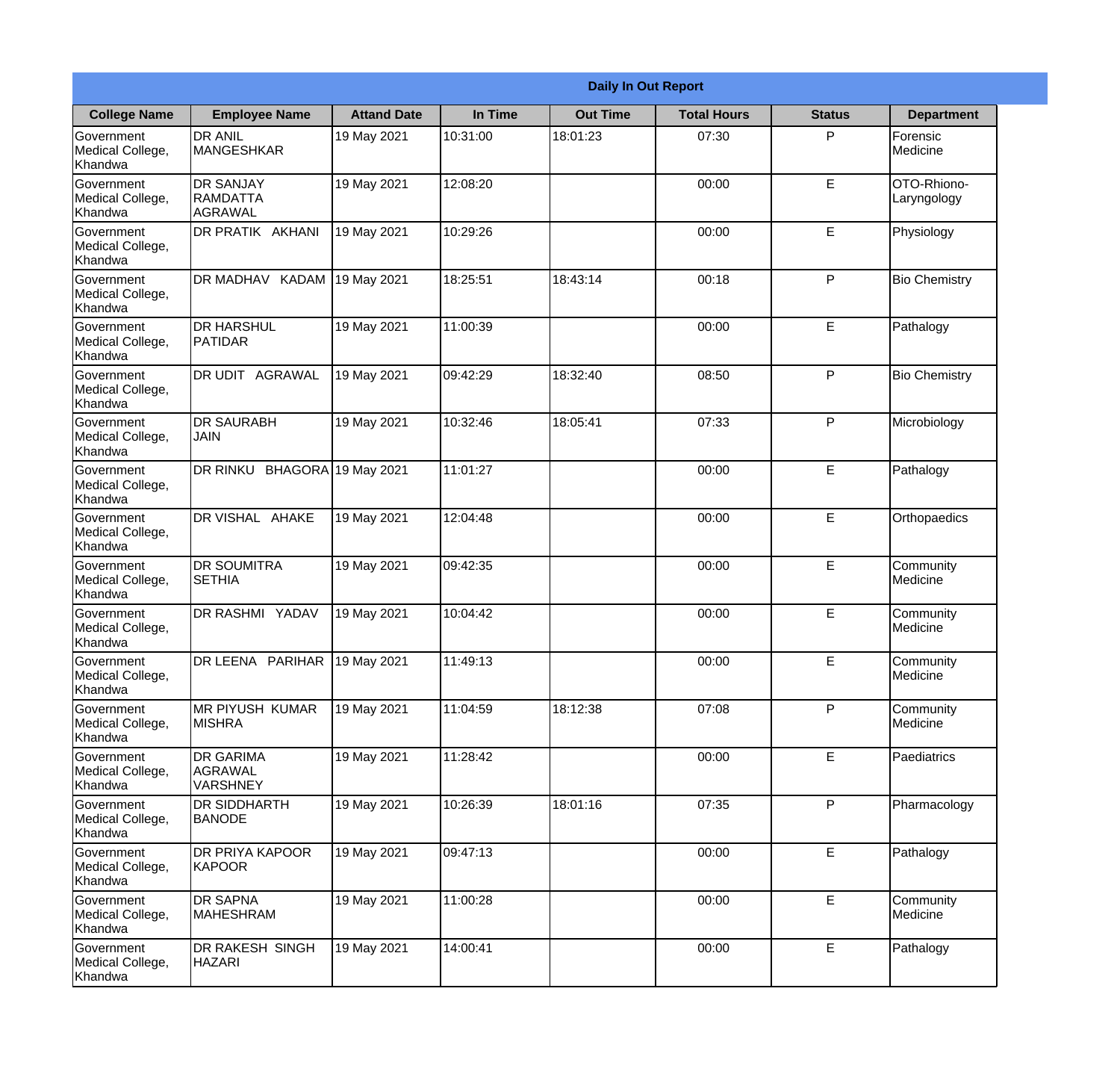| <b>Designation</b>                  | <b>Category</b> |
|-------------------------------------|-----------------|
| Assistant Professor   Para Clinical |                 |
| Professor                           | Clinical        |
| Assistant Professor                 | Non Clinical    |
| <b>Assistant Professor</b>          | Non Clinical    |
| Assistant Professor   Para Clinical |                 |
| Associate Professor Non Clinical    |                 |
| Associate Professor Para Clinical   |                 |
| Assistant Professor   Para Clinical |                 |
| Assistant Professor   Clinical      |                 |
| <b>Assistant Professor</b>          | Para Clinical   |
| Assistant Professor                 | Para Clinical   |
| Assistant Professor   Para Clinical |                 |
| Statistician                        | Para Clinical   |
| Associate Professor Clinical        |                 |
| Associate Professor Para Clinical   |                 |
| Demonstrator/Tutor   Para Clinical  |                 |
| Associate Professor   Para Clinical |                 |
| Professor                           | Para Clinical   |

## **Daily In Out Report**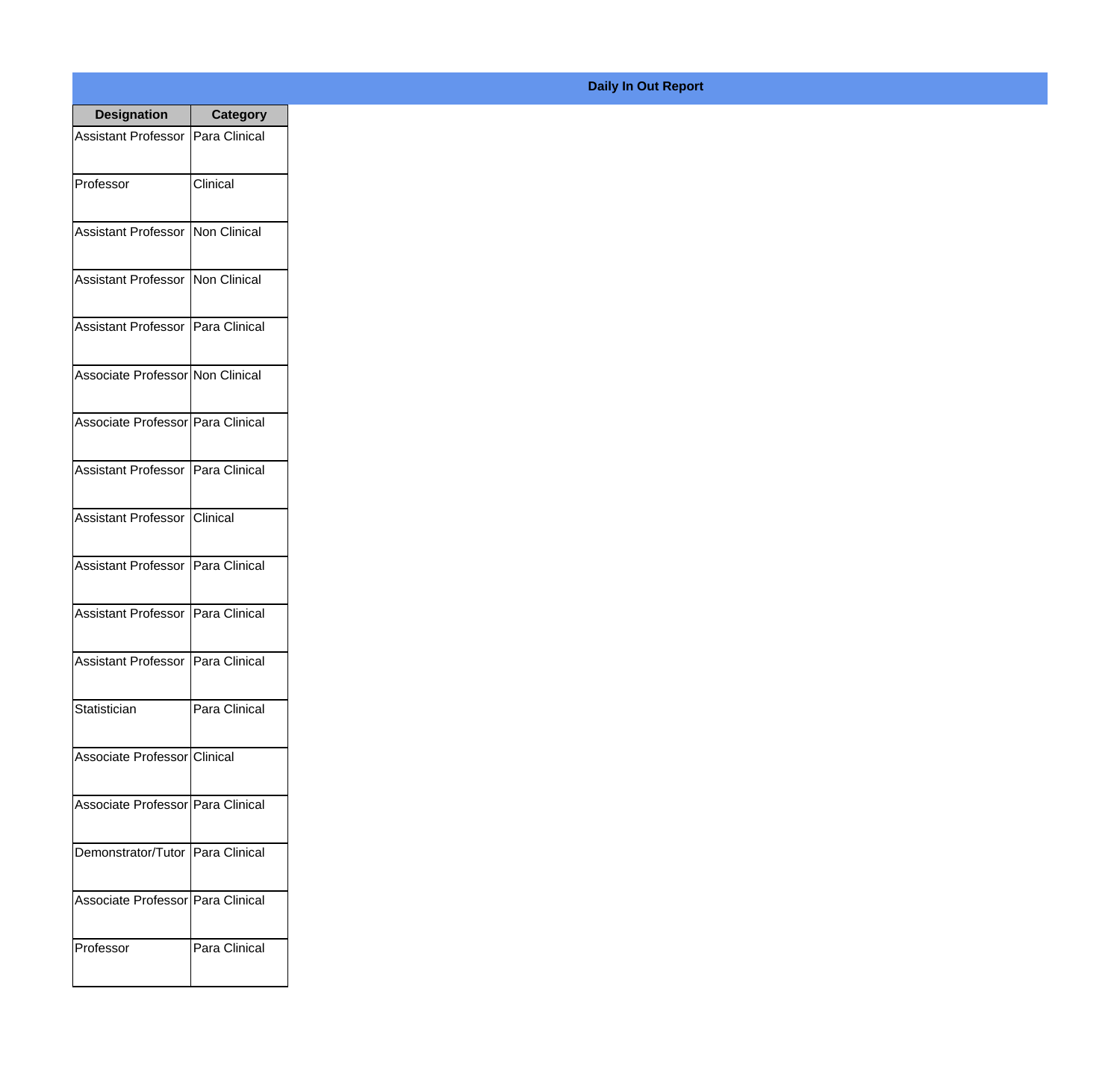|                                                         |                                                        |             |          |          | <b>Daily In Out Report</b> |   |                             |
|---------------------------------------------------------|--------------------------------------------------------|-------------|----------|----------|----------------------------|---|-----------------------------|
| <b>Government</b><br>Medical College,<br>lKhandwa       | Idr nisha<br><b>IKAITHWAS</b>                          | 19 May 2021 | 13:56:12 |          | 00:00                      | E | Psychiatry                  |
| <b>Government</b><br>Medical College,<br><b>Khandwa</b> | DR SHAIKH M.KHALIQ 19 May 2021                         |             | 10:43:16 |          | 00:00                      | E | <b>Bio Chemistry</b>        |
| <b>Government</b><br>Medical College,<br>Khandwa        | <b>DR ASHOK</b><br><b>BHAUSAHEB NAJAN</b>              | 19 May 2021 | 10:06:37 |          | 00:00                      | E | Forensic<br>Medicine        |
| <b>Government</b><br>Medical College,<br>Khandwa        | <b>DR NITESHKUMAR</b><br>KISHORILAL<br><b>IRATHORE</b> | 19 May 2021 | 10:44:48 | 18:05:05 | 07:21                      | P | Pharmacology                |
| <b>Government</b><br>Medical College,<br>Khandwa        | <b>DR PRIYESH</b><br><b>MARSKOLE</b>                   | 19 May 2021 | 09:54:09 |          | 00:00                      | E | Community<br>Medicine       |
| Government<br>Medical College,<br>Khandwa               | <b>DR SANGEETA</b><br><b>CHINCHOLE</b>                 | 19 May 2021 | 10:58:58 |          | 00:00                      | E | Physiology                  |
| <b>Government</b><br>Medical College,<br>Khandwa        | DR NISHA MANDLOI<br> PANWAR                            | 19 May 2021 | 09:46:44 | 15:15:25 | 05:29                      | P | Obstetrics &<br>Gynaecology |
| <b>Government</b><br>Medical College,<br>Khandwa        | DR NISHA MANDLOI<br> PANWAR                            | 19 May 2021 | 15:16:16 |          | 05:29                      | P | Obstetrics &<br>Gynaecology |
| <b>Government</b><br>Medical College,<br><b>Khandwa</b> | DR NANDINI DIXIT                                       | 19 May 2021 | 12:07:41 |          | 00:00                      | E | Paediatrics                 |
| <b>Government</b><br>Medical College,<br>Khandwa        | <b>DR MUKTESHWARI</b><br><b>GUPTA</b>                  | 19 May 2021 | 11:42:42 | 18:29:23 | 06:47                      | P | Pharmacology                |
| Government<br>Medical College,<br>Khandwa               | <b>DR PURTI AGARWAL</b><br>SAINI                       | 19 May 2021 | 11:03:15 |          | 00:00                      | E | Pathalogy                   |